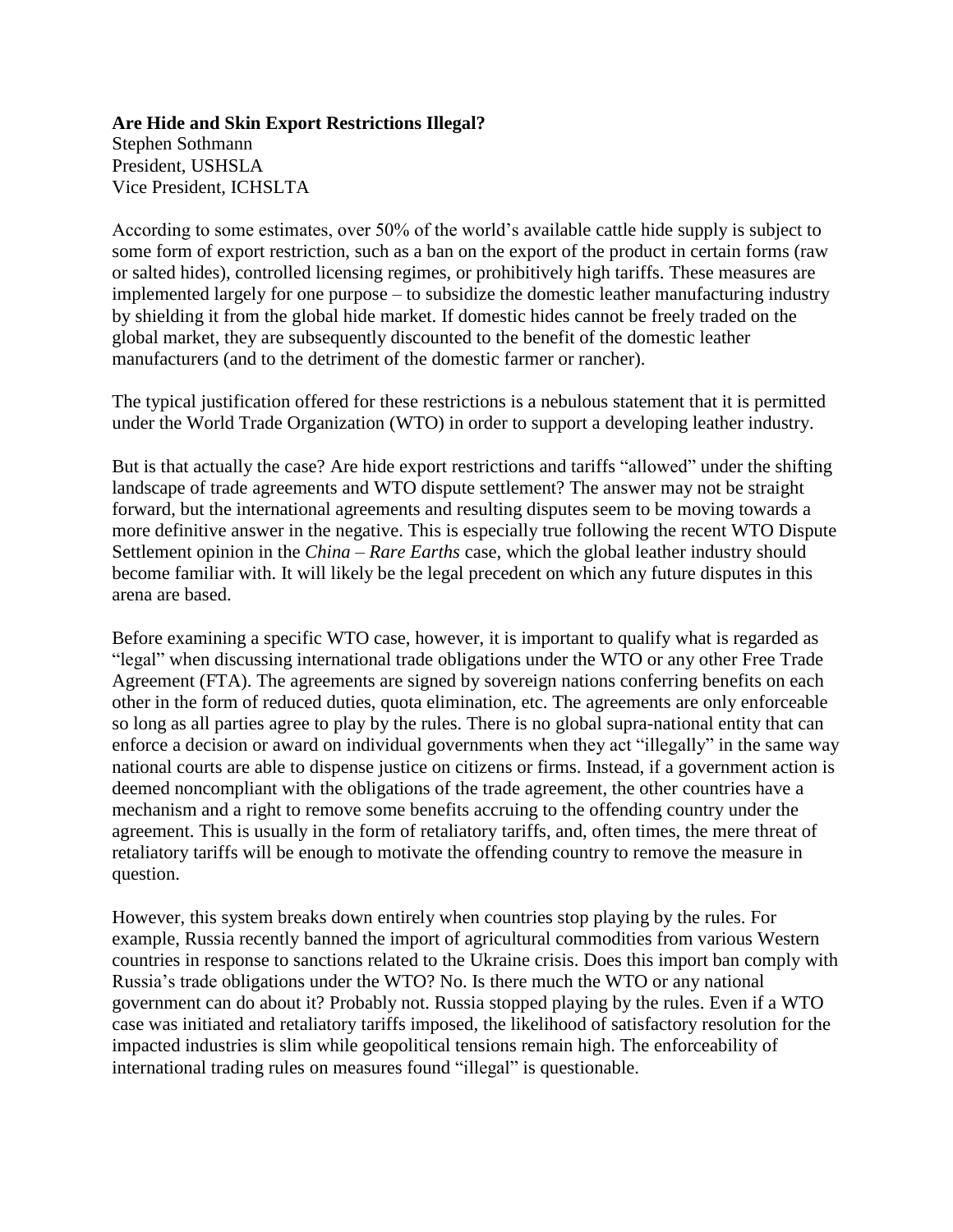In short, even if hide export restrictions are found to be illegal under the trading rules, it may not actually matter.

Furthermore, while hide export restrictions may be "illegal" in the sense that they objectively violate trade obligations, they are only actionable if an impacted industry in another country is able to persuade its national government to bring a suit to the WTO. This is typically a question of that industry's political influence with its own government. It takes a lot of lobbying effort and resources by an industry to get a government to take action on a trade dispute. Again, even if the hide export restrictions are "illegal", it may not matter if they can't be litigated.

But, setting aside hurdles related to enforceability and political capital, are hide export restrictions, in principle, "illegal" under the rules of the international trading system?

With regard to hide export bans, the answer is definitively "no" for the 160 WTO member countries. Article XI of the General Agreement on Tariffs and Trade (GATT) 1994, the primary chapter that covers trade in goods, requires all export prohibitions and restrictions imposed by a country either be removed or shifted towards a quantifiable export tariff. This means productspecific export bans, excessively burdensome licensing requirements, or any other measure affecting the export of a product must be converted into a reportable tariff. Bright line product export bans, such as those on fresh or salted hides, are clearly illegal under this provision.

For export tariffs, there is a bit of gray area. The original signatory countries to the WTO may retain their converted export tariffs in place, but most countries that subsequently joined the agreement after 1995 (such as China and Russia) have been forced to phase out export tariffs in all but a few product categories in their accession agreements. Subsequent bilateral and multilateral trade agreements have likewise followed suit, such as the North American Free Trade Agreement (NAFTA), requiring parties to phase out export tariffs. Therefore, while export tariffs are permissible for certain countries under certain conditions, they are increasingly being phased out as the number of trade agreements in the world multiplies.

Of course, there are exceptions to every rule, and this is where the various cases surrounding *China-Raw Materials* and *China-Rare Earths* are instructive for the leather industry.

This family of WTO cases deals with export restrictions China placed on certain minerals in which it controls the majority of the world's supply, such as tungsten and molybdenum. The restrictions included a myriad of export-chilling measures, including tariffs (which China agreed to eliminate as part of its accession agreement), quotas, and licenses. The minerals are essential inputs in a number of manufactured goods. By controlling the supply of the raw material and limiting exports, China forced manufacturing of those products to take place within its borders. It is an analogous situation to hide export bans instituted to force leather manufacturing to occur domestically.

The U.S., EU, Japan and others initiated a suit in the WTO to force China to remove the export restrictions or face retaliatory tariffs. China claimed its export restrictions were justified based on GATT exceptions. The cases are in various stages of appellate procedure, but the WTO Dispute Settlement Body (DSB) Panels and Appellate Bodies have repeatedly rejected the application of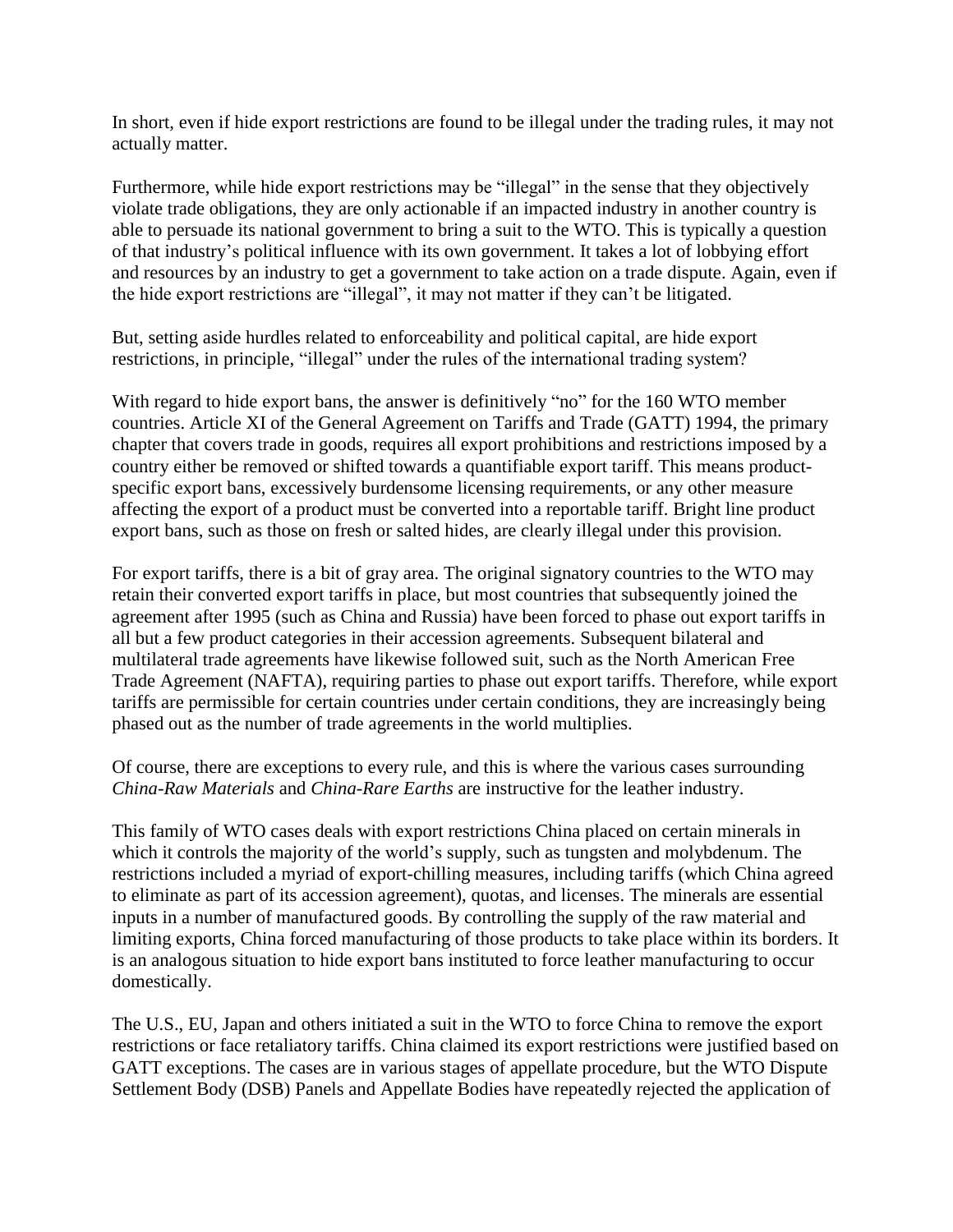these exceptions to China's raw material export restrictions. These exceptions would likewise not likely apply to hides export restrictions, if challenged.

Within GATT Article XI, the text states exports may be limited temporarily to prevent or relieve critical shortages of food or products considered essential to the exporting country. These are safety mechanism built into the agreement to allow national governments the flexibility they need to respond quickly to relieve situations of extreme drought, natural disaster, or other exigent events. The terms in this exception have been defined very narrowly in the *China-Raw Materials*  cases. While the DSB found that the exception can apply to restrictions on essential inputs for an important domestic industry, such as hides is to leather production, the application of those export restrictions must be "on a temporary, and not indefinite or permanent, basis." Therefore, even if a hide export ban can be justified as an essential input to a domestic industry, the restriction must be removed at some later point.

The GATT also offers broader general exceptions to all of its rules in Chapter XX. In the *Rare Earths* cases, China tried to invoke these exceptions to justify its mineral export restrictions, but the DSB was not persuaded by their arguments, nor would they be persuaded if the exceptions were invoked to justify hide export barriers. There are three primary exceptions under this chapter that relate to raw materials, and thus are dispositive for hides:

1) Measures relating to an exhaustible resource, if the measures also apply to domestic production;

2) Restrictions on exports of raw materials necessary for the domestic processing industry for limited periods, provided that the restrictions do not operate to increase the exports of the final processed product; and

3) Restrictions essential to the acquisition or distribution of products in general or local short supply, but with caveat language that all countries are entitled to an equitable share of the international supply of any given commodity and measures may only be temporary.

The first exception is not applicable to hides and skins because they are renewable resources. New hides are produced every year. Exhaustible resources in this context typically relate to oil, minerals, and other truly exhaustible commodities. This was the primary exception invoked by China in the *Rare Earths* case, but is not applicable for our purposes. Furthermore, these restrictions must apply equally to domestic processing industries as well, which is generally not the case for leather tanning.

The second exception may be applicable to rationalize hide export restrictions, except that the restrictions must be applied temporarily and, critically, cannot lead to increased exports of the processed product abroad. A country cannot restrict the export of hides with the intent of increasing exports of finished leather and still satisfy this provision. There may plausibly be a situation where hide exports may be restricted for the domestic leather manufacturing industry if the finished leather and subsequent goods remain in the domestic market, but this is not the reality of today's global leather manufacturing industry.